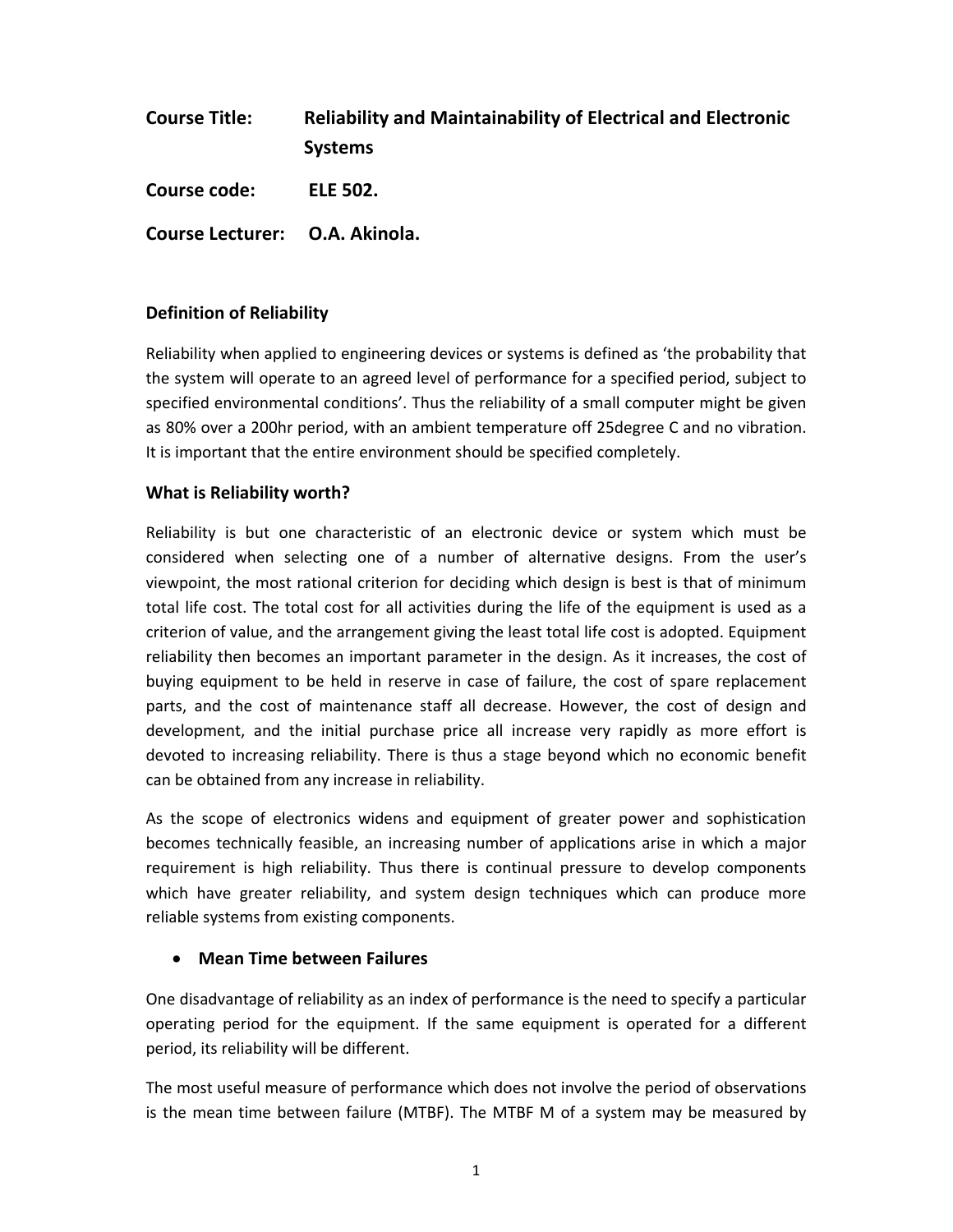testing it for a total period T, during which N faults occur. Each fault is repaired and the equipment is put back on test, the repair time being excluded from the total test time T. The observed MTBF is given by:

$$
M=\frac{T}{N}
$$

This observed value is not necessarily the true MTBF since the equipment is usually observed for only a sample of its total life.

Another way of expressing equipment reliability is the failure rate; that is, the number of faults per unit time. For many electronic systems, the failure rate is approximately constant for much of the working life of the equipment. Where this is the case, the failure rate  $\lambda$  is the reciprocal of the MTBF.

$$
\lambda = \frac{1}{M}
$$

#### • **Mean Time To Failures**

The MTBF is a measure of reliability for repairable equipment; a similar measure is useful for components such as thermionic valves, resistors, capacitors, transistors, etc which are items that cannot be repaired. The correct measure for these components is the Mean Time to Failure (MTTF).

This may be calculated from the results of life testing as follows: Let a set of N items be tested until all have failed, the times to failure being  $t_1, t_2, t_3,..., t_n$ . Then the observed MTTF is given by:

$$
M = \frac{1}{n} \sum_{i=1}^{n} t_i
$$

$$
\lambda = \frac{1}{M}
$$

if  $\lambda$  is independent of time.

#### • **Availability A**

This is measured from the funning log of the machine by dividing all of the 'switched-on' time of the machine in a given period into two categories- up-time U, during which the machine is in working order and down-time D during which the machine is faulty or being repaired.

$$
A = \frac{U}{U+D}
$$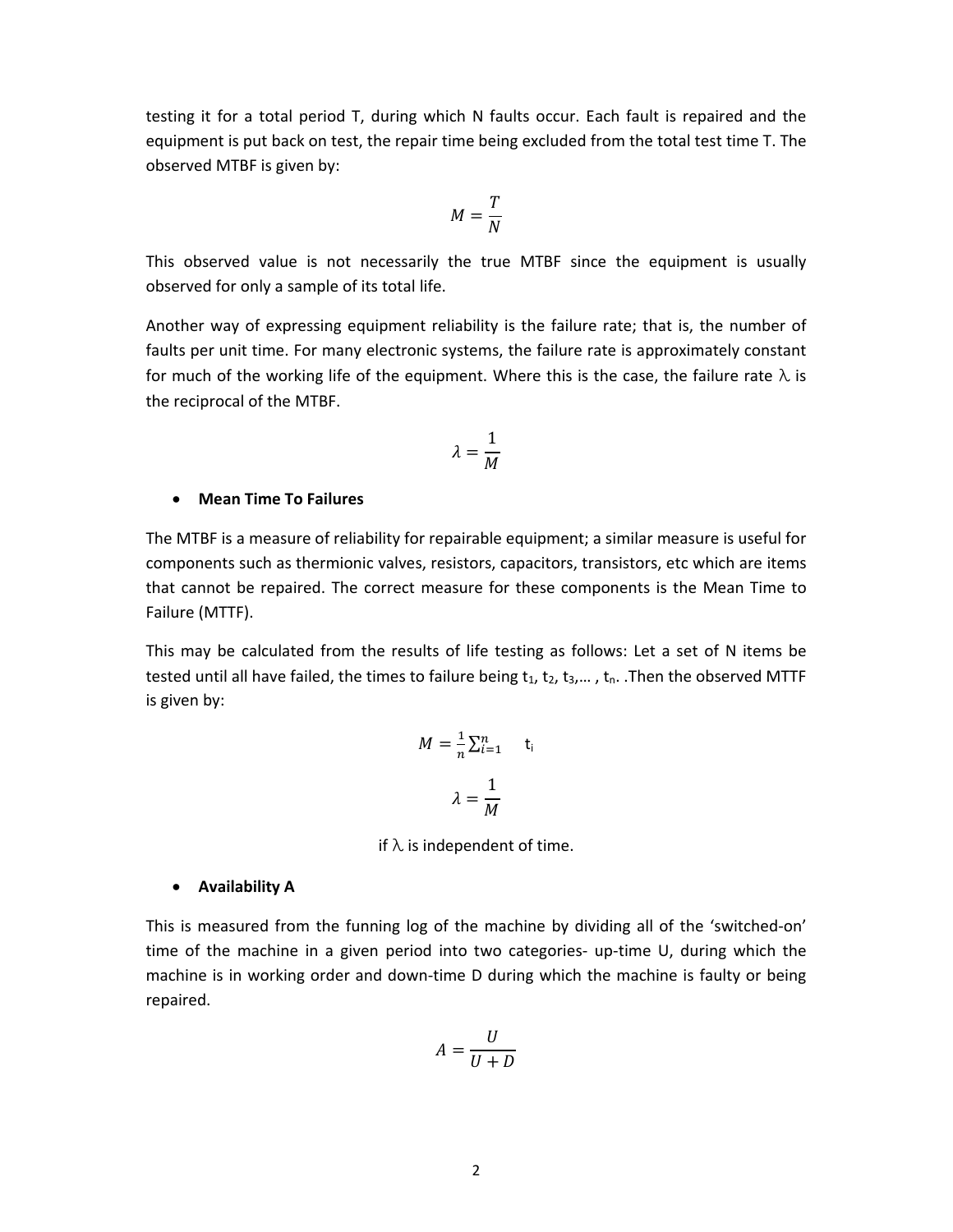For an idealised system in which the component failure rate is constant, the availability has an asymptotic value given by:

$$
A = \frac{M}{M+R} = \frac{\mu}{\mu + \lambda}
$$

Where  $M = MTBF$  and  $R = Mean Repair Time$ .

Unavailability may be defined in the same way as the availability; it is the proportion of time that a system is not in working order.

#### **Generalised Definitions of Failure Rate and MTBF**

The probability of system failure over a given period F(t) is complementary to the system reliability R(t) over the same period, since no other outcome is possible, and these two are mutually exclusive;

Thus,  $F(t) + R(t) = 1$ .

Probability distribution function is defined as:

$$
f(t) = \frac{dF(t)}{dt} = -\frac{dR(t)}{dt}
$$

Hence  $F(t) = \int_0^t f(t) dt$ 

After a period,  $n_s$  will survive and  $n_f = n_0 - n_s$  will have failed.

$$
\lambda = \frac{1}{ns} * \frac{dnf}{dt}
$$

$$
R(t) = \frac{ns}{n0} = 1 - \frac{nf}{n0}
$$

$$
\frac{dR(t)}{dt} = -\frac{1}{ns} * \frac{dnf}{dt}
$$

$$
\lambda = \frac{1}{ns}(n0 * \frac{dR(t)}{dt})
$$

$$
\lambda = \frac{1}{R(t)} * \frac{dR(t)}{dt}
$$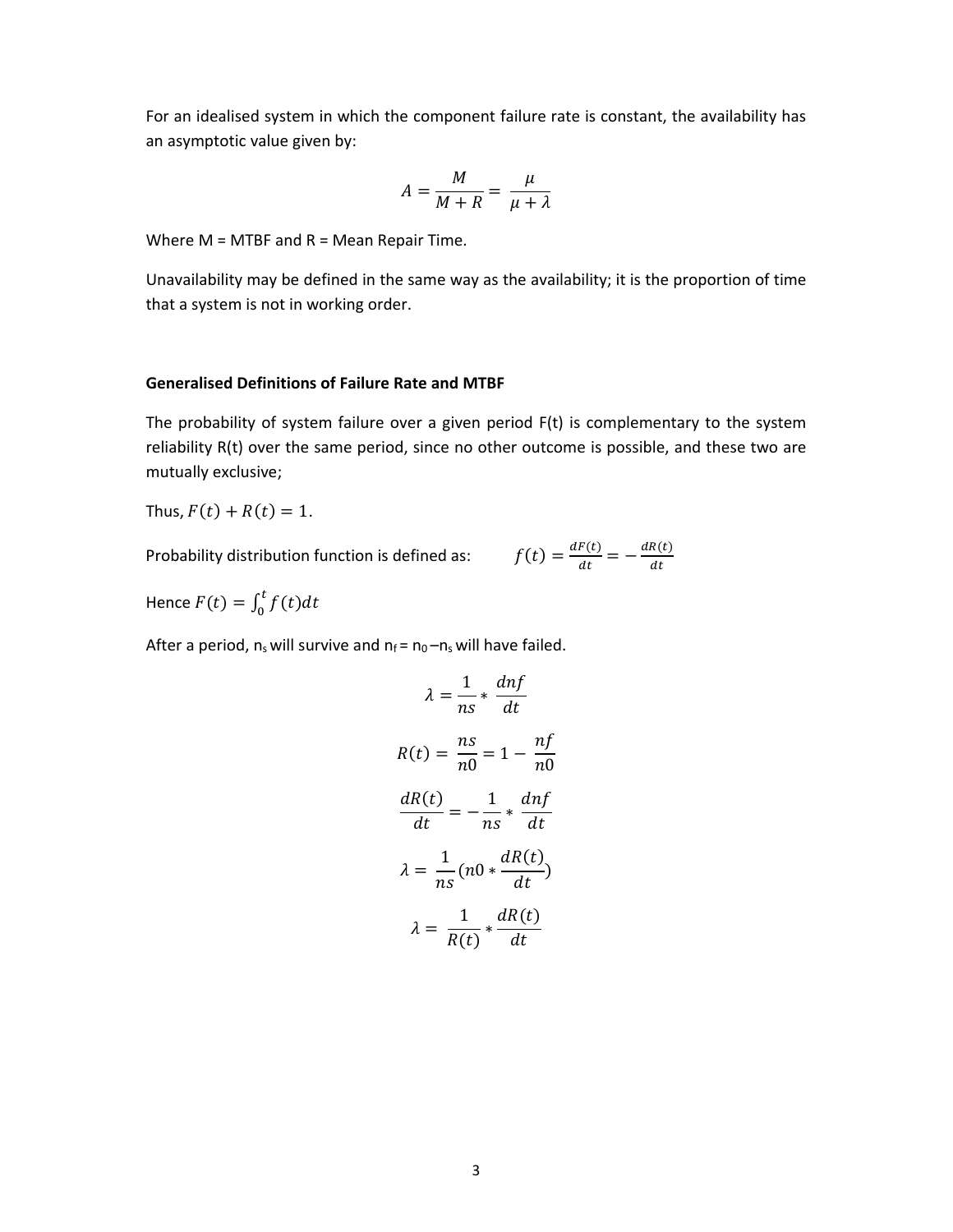## **Reliability Prediction**

### **System Subdivision**

The first requirement to investigate the reliability of complete systems is to divide the system into units, each small enough to enable its reliability to be assessed directly. We define a component as an item which cannot be subdivided without destroying it, or as the smallest item which could be replaced when repairing a fault.

## **Reliability Models**

Reliability model (diagram) is a useful analytical tool for predicting system behaviour. This illustrates the functional relation between the various components of the system and the way in which a failure of each component would affect the overall system performance.

Series system is the simplest arrangement is one in which each component is necessary for correct operation of the system, and in consequence a failure of any one component must cause a system failure. If the separate reliabilities of five series connected components are R<sub>1</sub>, R<sub>2</sub>, R<sub>3</sub>, R<sub>4</sub>, R<sub>5</sub>, the overall reliability is R = R<sub>1</sub> \* R<sub>2</sub> \* R<sub>3</sub> \* R<sub>4</sub> \* R<sub>5</sub>.

## **Failure Analysis of Series System**

Since in a series system, a failure in any component will cause a system failure. The probability required is the probability that component 1, component 2 or component 3 will develop a fault during a prescribed interval. If the separate probabilities are mutually exclusive, the joint probability is found by the addition rule i.e.  $P = p_1 + p_2 + p_3 + p_4 + p_5$ .

### **Parallel Systems**

In these systems, more than the minimum essential equipment is used, with the object of improving the system reliability. More than one way of meeting the functional requirements of the system is implemented so that the failure of one component does not ground the system. Significant improvement in reliability is achieved in such systems generally referred to as a redundant system. A simple way of introducing redundancy is to use alternative subsystems simultaneously with some switching mechanism at the output terminal which enables faulty subsystems to be disconnected.

In this situation it is simpler to calculate the probability of failure than the reliability directly. Given that three components are connected in parallel so that a system failure can only occur when all three of the subsystems have failed.

The probability of this is given as:  $P_s = p_1 * p_2 * p_3$  where  $p_1$ ,  $p_2$ ,  $p_3$  are the probabilities of failure in each of the three subsystems in some specified interval of time. The system reliability  $R = 1 - P_s$ .